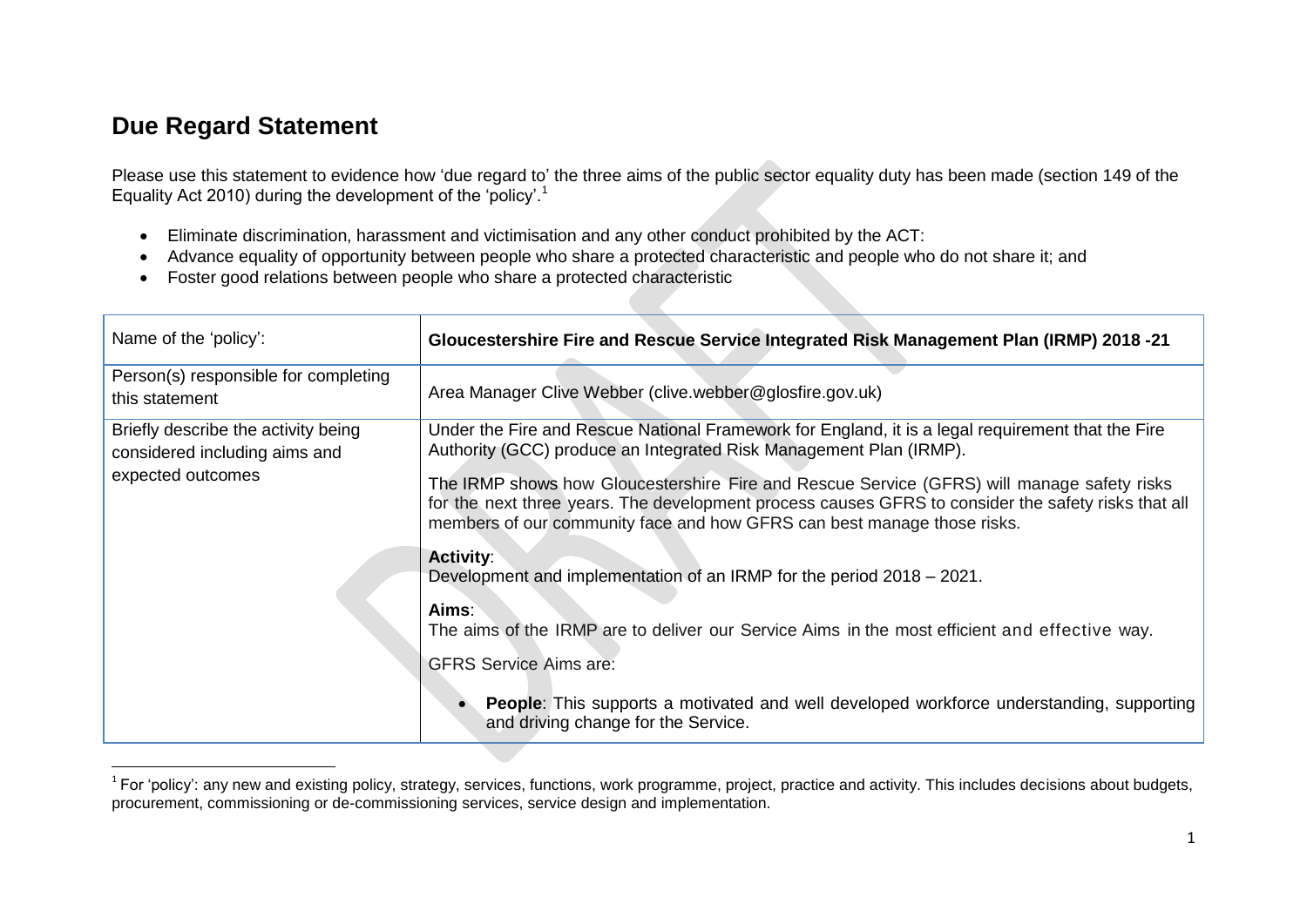| We would also expect the IRMP to consider the following issues:<br>To identify existing and potential risks to the communities of Gloucestershire<br>To evaluate the effectiveness of current prevention initiatives and emergency response<br>arrangements<br>To identify opportunities for improvement and determine our future approach to service<br>delivery<br>To determine future resource requirements needed to meet foreseeable risks |
|-------------------------------------------------------------------------------------------------------------------------------------------------------------------------------------------------------------------------------------------------------------------------------------------------------------------------------------------------------------------------------------------------------------------------------------------------|
| <b>Expected Outcome</b><br>The expected outcome is to reduce risk and suffering to a degree that we can justifiably claim to have                                                                                                                                                                                                                                                                                                               |
| 'delivered' on our mission statement which is:<br>"Working together we will provide the highest standard<br>of community safety and emergency response services<br>to the communities of Gloucestershire"                                                                                                                                                                                                                                       |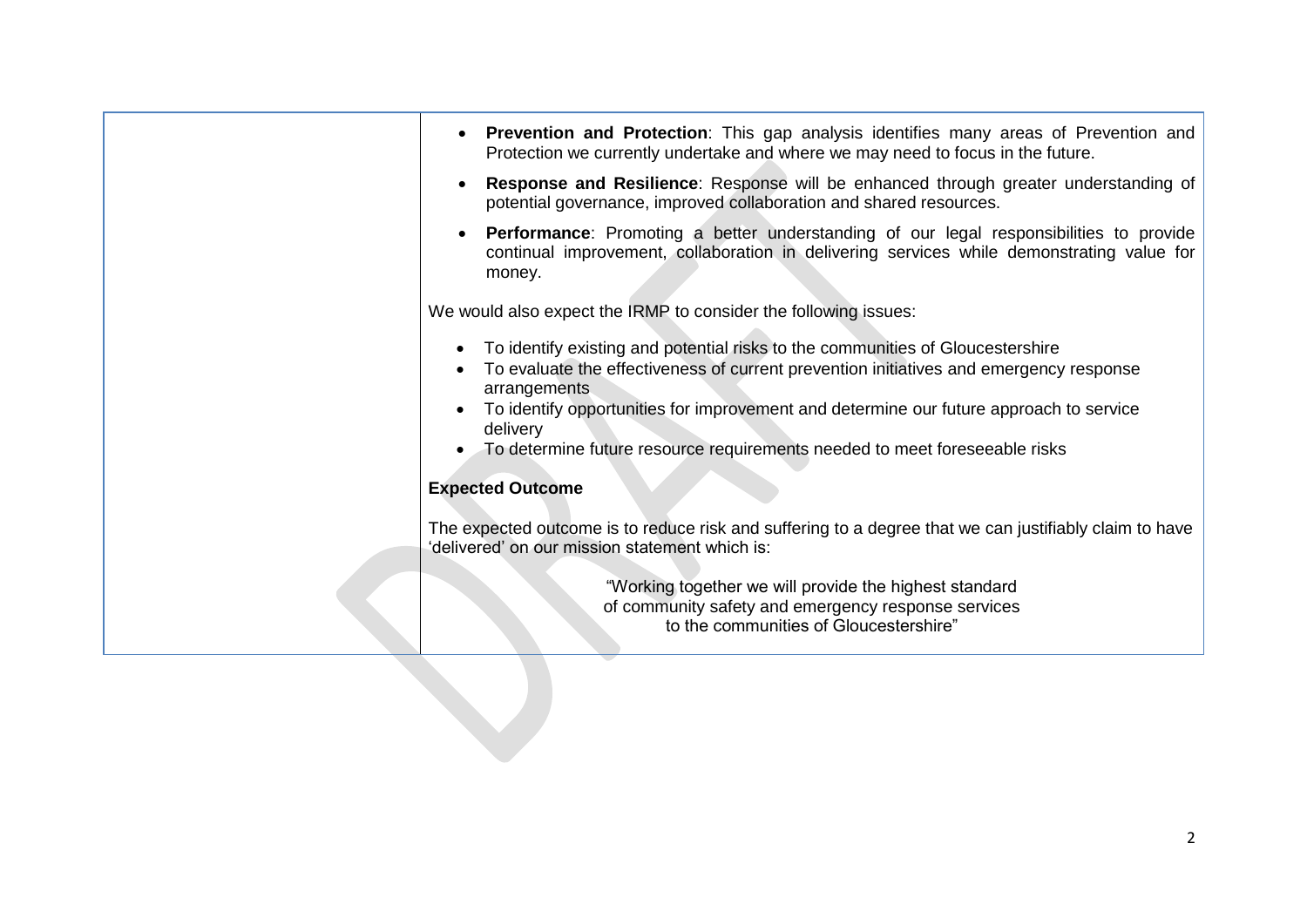### **Documenting use of sufficient information**

Please document below the data and information sources that you have used to understand the needs, participation and experiences of each protected group. Evidence must be gathered as the policy is developed and used to inform decisions.

### **Service user data**

Service user data is an important source of evidence and should be collated as part of routine monitoring of in- house or external services. If service user data is not available record 'not known' and use the action plan to identify what improvement actions will be used to gather data going forward.

[Service user diversity reports](http://www.gloucestershire.gov.uk/article/112275/Reports) are available on our website and give an indication of service user participation across commissioning areas, for example adult residential services and youth services. It does not include participation data at individual service level.

#### **Needs analysis**

[Gloucestershire population demographics](http://thisweek/index.cfm?articleid=17740) data is available to understand the representation of different protected groups across the county and help with needs analysis. Data like this may also be also useful for benchmarking to identify under or over representation of a service by any of the protected groups. For example, a service is open to all residents and from monitoring you know that 2% of service users are disabled: However, demographic data indicate that 16.7% of Gloucestershire residents report having a disability or long term limiting illness. This finding can be used to explore if there are barriers to participation by residents with disabilities and how this can be addressed as part of the development of your 'policy'.

#### **Data gaps**

You may find that you have more information about some of the protected groups for example, gender, age, disability and less about others, for example, sexual orientation and religion and/or belief. If data is not available and you intend to start collating data about a protected characteristic please use the action plan to outline how this data will be collated. You can find equality monitoring guidance on our [website](http://thisweek/index.cfm?articleid=18052) including an equality monitoring template.

If you have no plans to start collating data about a protected characteristic please state the rational why.

### **Service information (if applicable) or Needs analysis (if applicable)**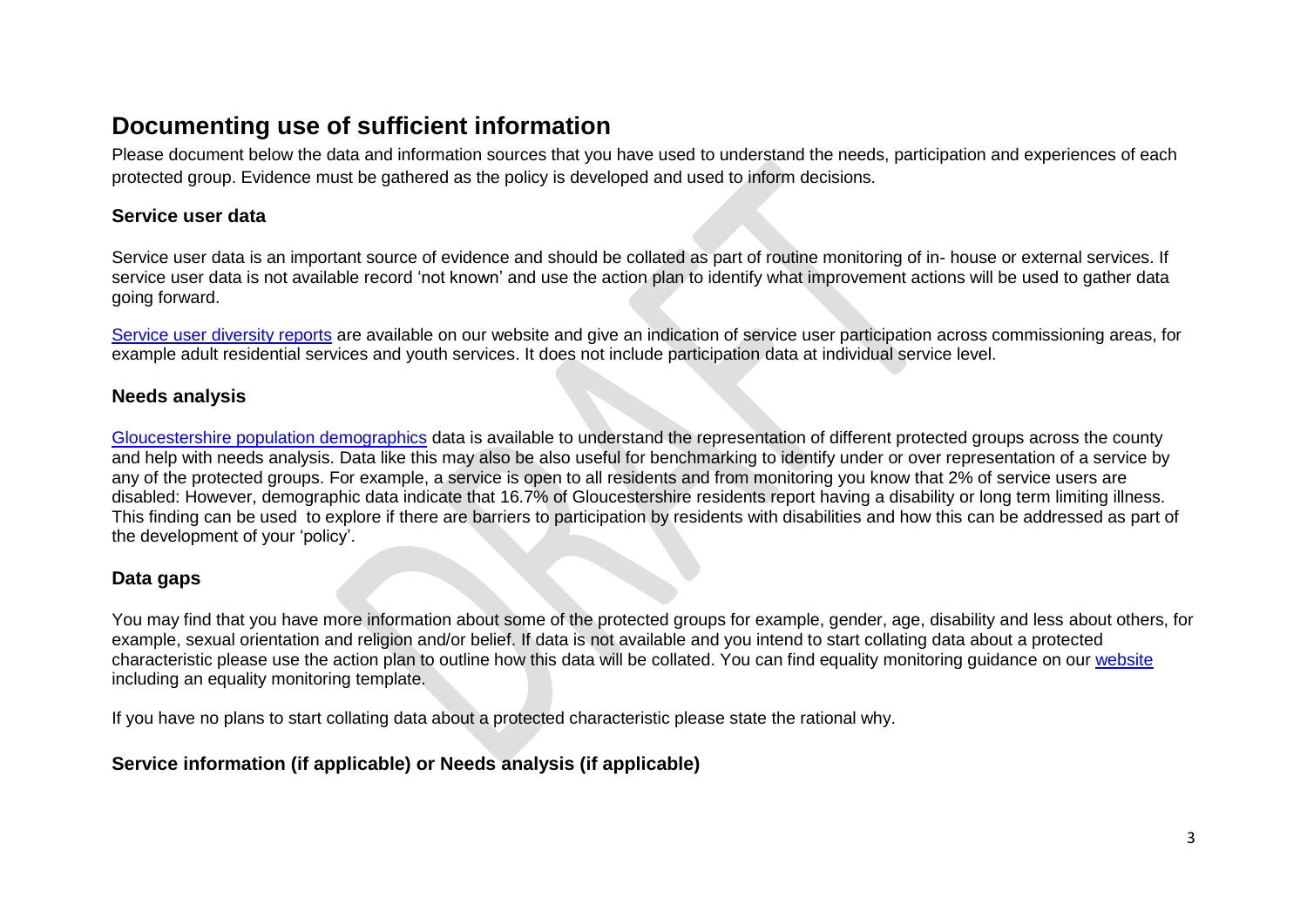| Who is responsible<br>for delivering the<br>service? | Gloucestershire Fire and Rescue Service are commissioned by Gloucestershire County Council to discharge the<br>responsibilities attributable to them in their capacity as the Fire Authority under the Fire and Rescue Services Act<br>2004.                                                                                                                                                  |
|------------------------------------------------------|-----------------------------------------------------------------------------------------------------------------------------------------------------------------------------------------------------------------------------------------------------------------------------------------------------------------------------------------------------------------------------------------------|
|                                                      | Service user data/Needs analysis information                                                                                                                                                                                                                                                                                                                                                  |
| Age                                                  | Persons of all ages may potentially be service users although the Home Office fire statistics (April 2015 to March<br>2016) identified that persons aged over 80 are almost four times more likely to die in a dwelling fire, than people of all<br>ages.                                                                                                                                     |
|                                                      | Nationally, persons aged 65 to 79 are twice as likely to die in a dwelling fire, than persons of all ages. In<br>Gloucestershire the greatest growth in population over the past 10 years has been in the 65+ age group which<br>increased by 25% or 25,411 people, this growth rate was higher than the national figure of 21% (inform<br>Gloucestershire - Population Profile 2017 Report). |
|                                                      | On current trends, the latest ONS 2014-based projections suggest that Gloucestershire's 65+ population will<br>experience the greatest growth, increasing by almost 82,500 people by 2039.                                                                                                                                                                                                    |
|                                                      | This information helps to inform our prevention work.                                                                                                                                                                                                                                                                                                                                         |
| <b>Disability</b>                                    | According to the 2011 Census 16.7% of Gloucestershire residents reported having a long-term limiting health<br>problem or disability.                                                                                                                                                                                                                                                         |
|                                                      | Long-term limiting health problems or disabilities, particularly amongst more elderly members of the community, are<br>linked to vulnerability to fire from a variety of perspectives ranging from forgetfulness to susceptibility to injury and<br>inability to escape unaided.                                                                                                              |
|                                                      | Predictably the incidence of long-term limiting health problems or disabilities increases exponentially with age, at the<br>time when data was collected 49% of people in Gloucestershire aged 65+ had a long-term health problem compared<br>to 18.3% among the 50 to 64 age group.                                                                                                          |
|                                                      | For these reasons the prevention work undertaken by GFRS targets those with disabilities and poor health.                                                                                                                                                                                                                                                                                     |
| Sex                                                  | People of either gender are likely to be service users, the GCC Population Analysis for Protected Characteristics,<br>based on census data shows a county population that has a gender split with a slight bias towards females (49%<br>male to 51% female).                                                                                                                                  |
|                                                      | The Fire deaths in the South West Report (2008-13), identifies that slightly more men were victims of accidental fire                                                                                                                                                                                                                                                                         |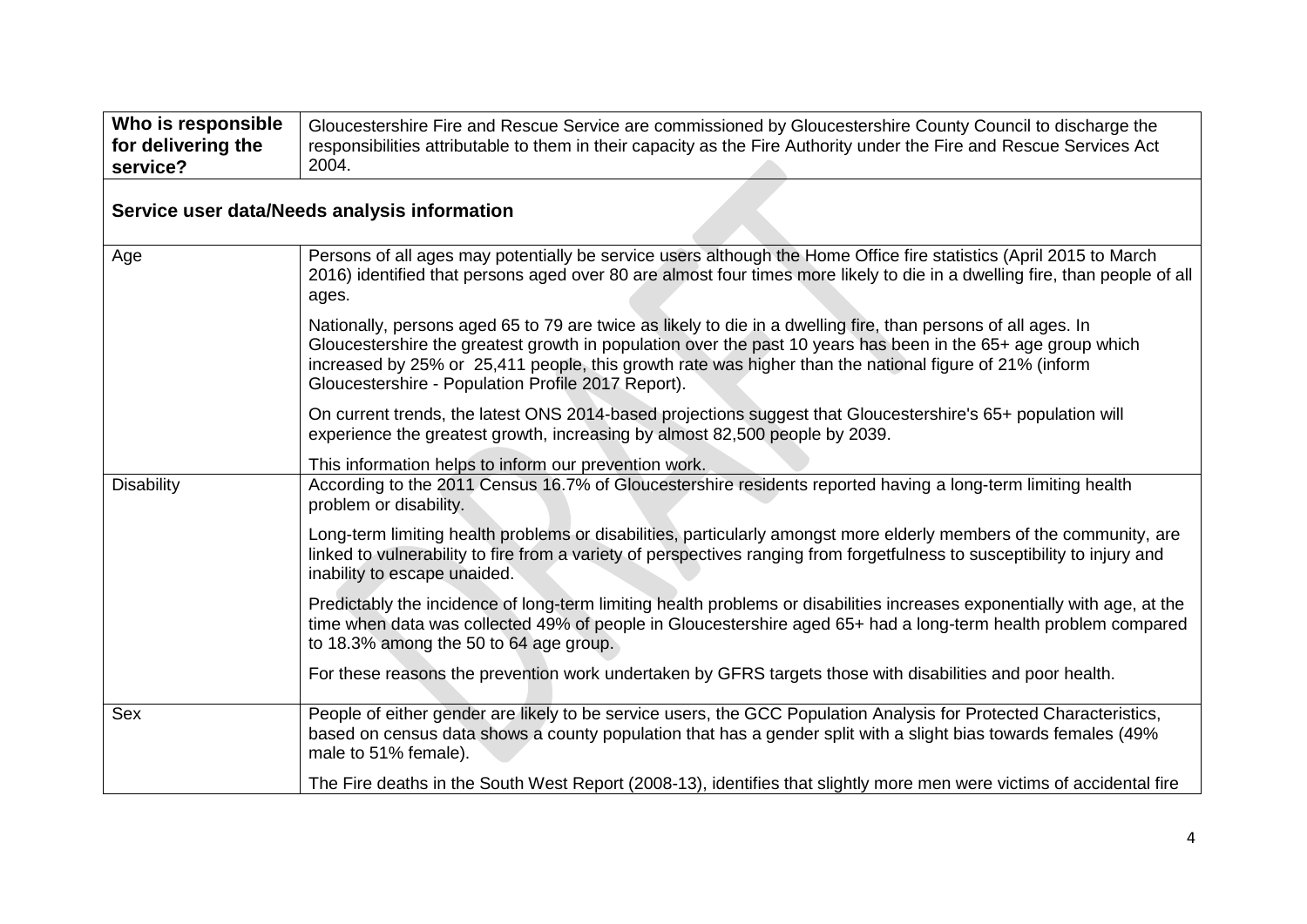|                                         | than women. However, the gender difference is far more significant when age is also taken into account, with over<br>60% of female victims were aged over 65, compared to just 36% of male victims. The average age of a male victim<br>was 56 years compared to 68 years for a female victim.                                                                                                                                                               |
|-----------------------------------------|--------------------------------------------------------------------------------------------------------------------------------------------------------------------------------------------------------------------------------------------------------------------------------------------------------------------------------------------------------------------------------------------------------------------------------------------------------------|
|                                         | One possible explanation for this variation between the genders could be that more elderly women live alone,<br>compared to men, due to a longer life expectancy. Just 7.14% of men in South West England are aged over 75<br>compared to 10.26% of women.                                                                                                                                                                                                   |
|                                         | This information informs our targeted prevention work.                                                                                                                                                                                                                                                                                                                                                                                                       |
| Race (including Gypsy<br>and Traveller) | The 2011 Census found that overall, 4.6% of the population in Gloucestershire was from Black and Minority Ethnic<br>(BME) backgrounds; this figure increased to 8.4% when the Irish, Gypsy or Irish Traveller and 'other White'<br>categories were included.                                                                                                                                                                                                 |
|                                         | The proportion of people from Black and Minority Ethnic backgrounds was considerably lower than the national figure<br>of 14.6%. Ethnicity in itself is not a barrier to service use, persons from any ethnic origin may be service users, the<br>information and more detailed information from MAIDeN about population location is of value in identifying where we<br>need to 'fit' our approach to prevention work to the needs of the local population. |
| Gender reassignment                     | No data has been collected on this particular group, however it is not believed that gender reassignment would be a<br>barrier to service use.                                                                                                                                                                                                                                                                                                               |
| Marriage and civil<br>partnership       | Information based on the Gloucestershire County Council Population Profile (2017) suggest that just over 50% of<br>Gloucestershire's residents aged 16+ are married, this is higher than the national figure.                                                                                                                                                                                                                                                |
|                                         | The proportion of the population who are divorced or widowed also exceeds the national figure while the proportion<br>of people who are single or separated is below the national figure.                                                                                                                                                                                                                                                                    |
|                                         | There is considerable variation in marital status between the age groups, with those aged 16-24 most likely to be<br>single and those aged 65+ most likely to be widowed. This may have an impact on the family support people have<br>available to them and the level of support they require from elsewhere.                                                                                                                                               |
|                                         | Marital status or cohabitation do not have a direct impact on ability to access GFRS services although there is a<br>projected increase in single person households (57% increase by 2033). Living alone does make people more<br>vulnerable to fire, particularly when combined with low income and a higher age bracket.                                                                                                                                   |
| Pregnancy and<br>maternity              | Gloucestershire County Council Population Profile (2017) suggests that there were 6,697 births in Gloucestershire in<br>2015.                                                                                                                                                                                                                                                                                                                                |
|                                         | The highest proportion of deliveries were by women aged 30 to 34 continuing the trend of later motherhood.                                                                                                                                                                                                                                                                                                                                                   |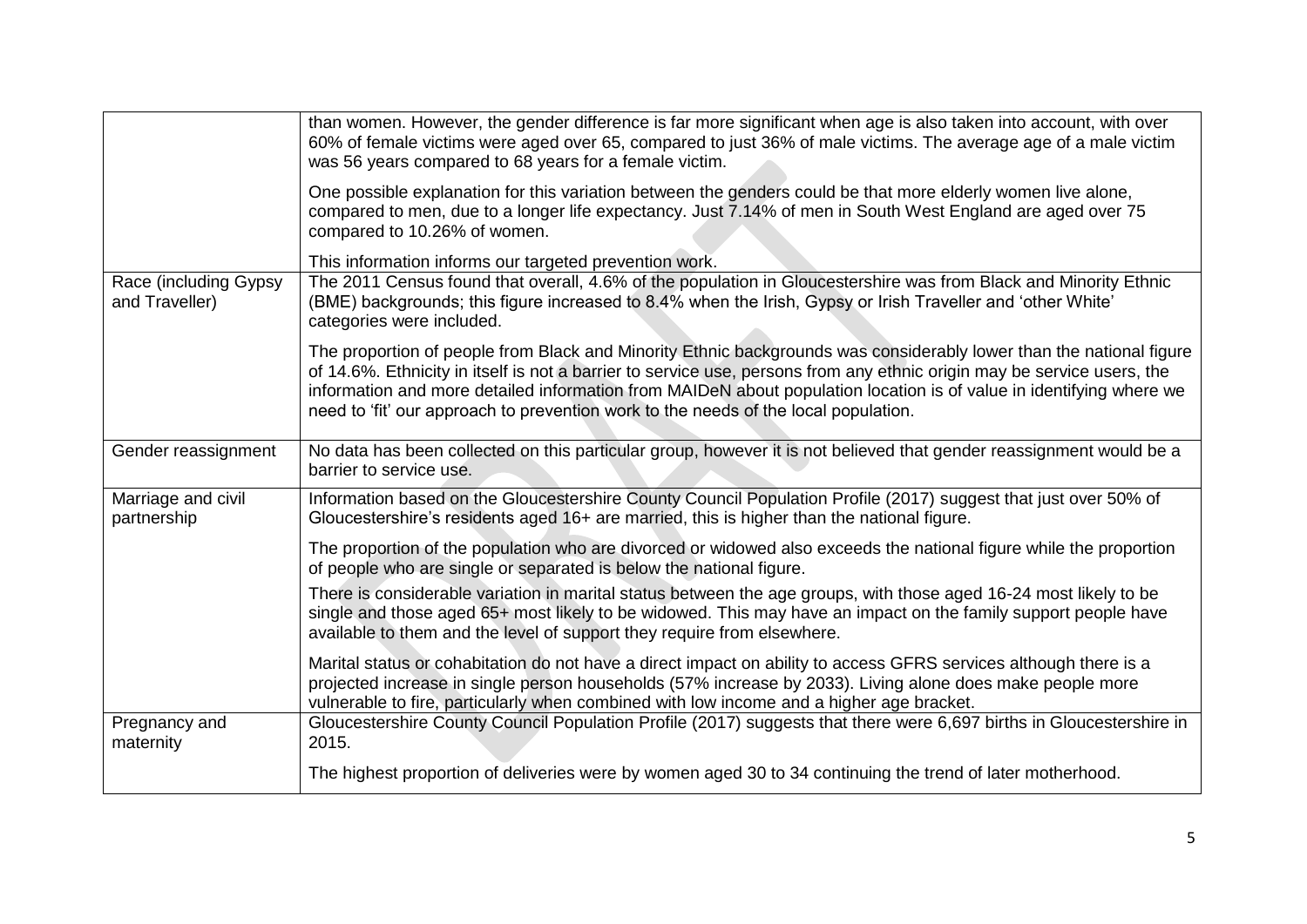|                           | All pregnant women are potential service users in a similar manner to those who aren't pregnant.                                                                                                                                                                                                           |  |  |  |
|---------------------------|------------------------------------------------------------------------------------------------------------------------------------------------------------------------------------------------------------------------------------------------------------------------------------------------------------|--|--|--|
|                           |                                                                                                                                                                                                                                                                                                            |  |  |  |
| Religion or Belief        | According to the 2011 Census, 63.5% of residents in Gloucestershire were Christian, making it the most common<br>religion; this was followed by no religion which accounts for 26.7% of the total population.                                                                                              |  |  |  |
|                           | Other religions made up the following percentages: Muslim 1.0%, Hindu 0.4%, Buddhist 0.3%, Jewish 0.1%, Sikh<br>0.1%, other religion 0.5% and 7.5% religion not stated.                                                                                                                                    |  |  |  |
|                           | People of all faiths are likely to be service users.                                                                                                                                                                                                                                                       |  |  |  |
| <b>Sexual Orientation</b> | There is no definitive data on sexual orientation at a local or national level.                                                                                                                                                                                                                            |  |  |  |
|                           | Estimates used by the Department of Trade and Industry in 2003, and quoted by Stonewall, suggest around 5-7% of<br>the population aged 16+ are lesbian, gay or bisexual. If this figure were applied to Gloucestershire it would mean<br>somewhere between 25,400 and 35,500 people in the county are LGB. |  |  |  |
|                           | A person's sexual orientation would not be a barrier to service use.                                                                                                                                                                                                                                       |  |  |  |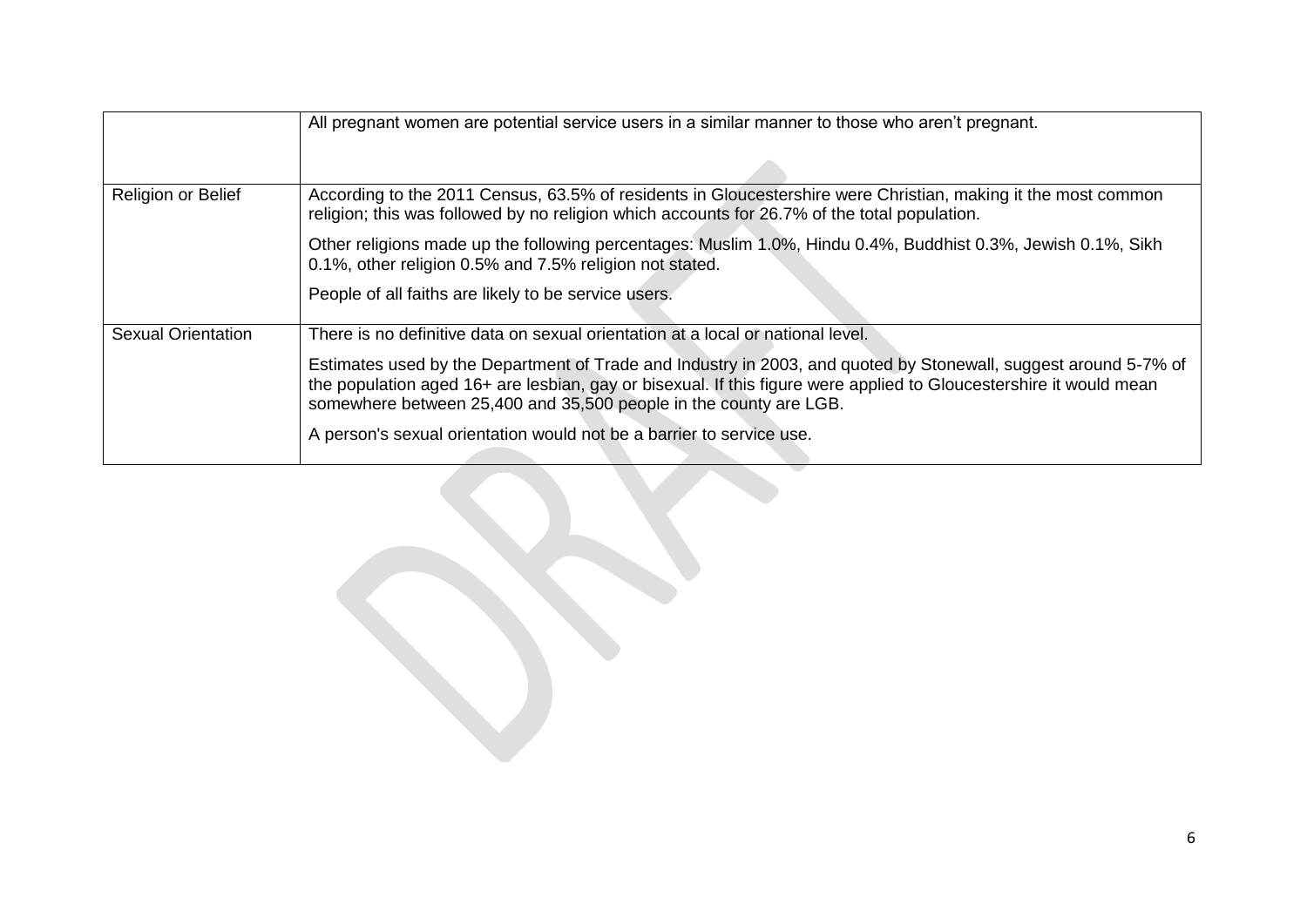#### **Other information**

Gloucestershire Fire and Rescue Service – Prevention Strategy.

The Service works in conjunction with a number of stakeholder and partner organisations e.g. NHS Foundation Trust 2gether, Gloucestershire Care Services, GCC Adult Social Care Team, Age UK, Red Cross etc in order to address identified risks across all protected characteristic groups.

We acknowledge that fire and other emergencies do not discriminate based on individual characteristics and as an organization when responding to emergency incidents neither do we.

We do however acknowledge that certain protected characteristic groups are more likely to be involved in fire as demonstrated by the seven fire risk factors (mental health; poor housekeeping; alcohol; smoking; drugs – prescription or illegal; limited mobility; living alone), identified by the South West Fire and Rescue Services' as a collective. As such, we focus our prevention activities towards preventing fires in these groups and amongst those most vulnerable in the communities we serve.

Delivery of change under the key objectives outlined with the IRMP may have an effect on some or all of GFRS staff; this includes all staff regardless of age, disability, sex, race, gender reassignment, marriage and civil partnership, pregnancy and maternity, religion or belief and sexual orientation.

Effects to staff may be felt through changes brought about by proposals put forward under HM Governments Fire Service Reform agenda and/or by changes in legislation invoked under the Policing and Crime Act 2017. Changes may include a requirement to work more flexibly (terms and conditions), changes to shift patterns and a potential for a change in primary employer possibly invoking actions taken under the TUPE Regulations.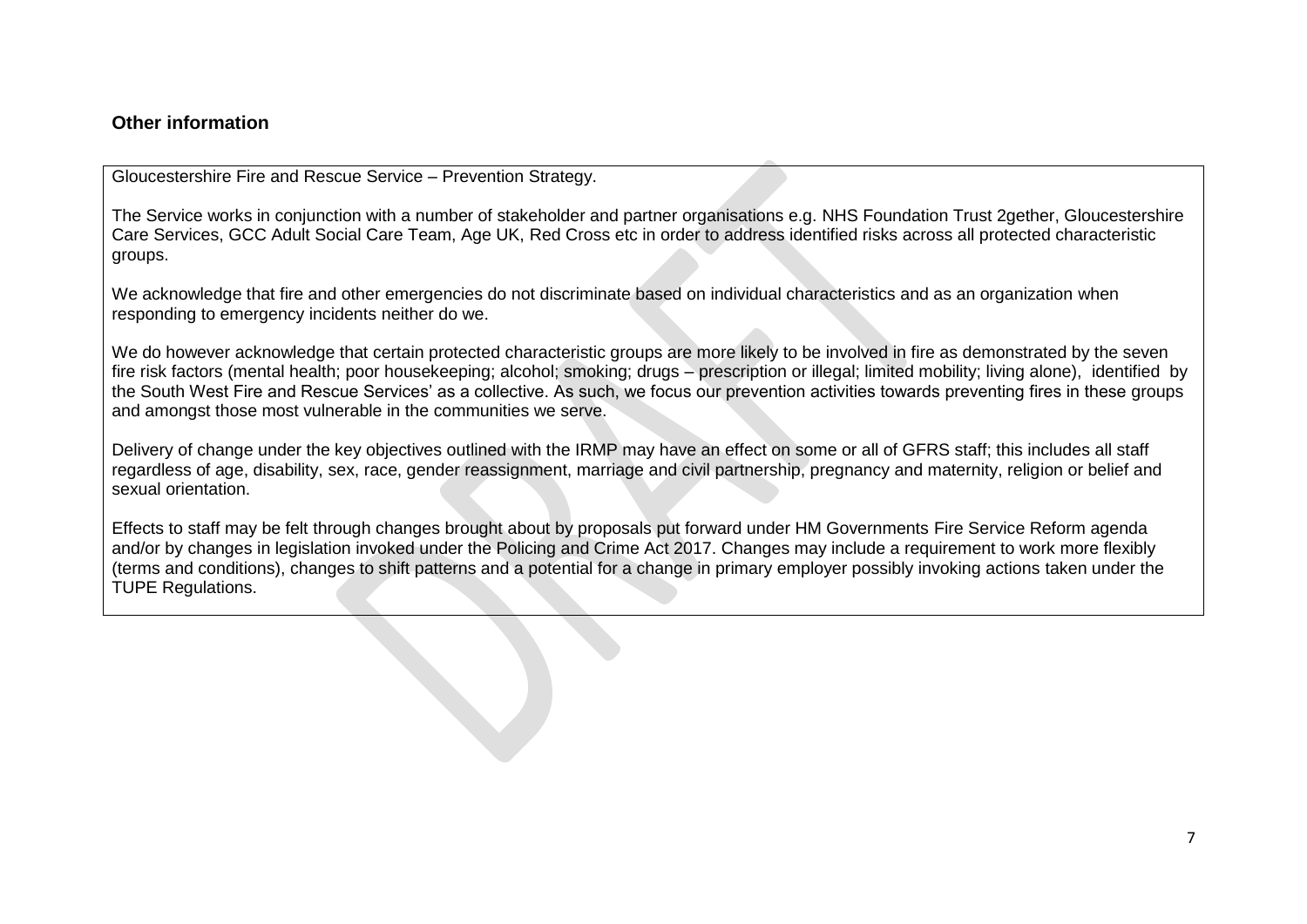### **Workforce data**

Please document details of GCC staff only if they will be affected by the proposed activity. This could include GCC staff transferring under TUPE to a new service provider, relocating, employment at risk. **GCC [Workforce diversity reports](http://www.gloucestershire.gov.uk/article/112275/Reports)** are available on our website**.**

If the proposed activity does not affect GCC staff, please state 'Not affected below'.

| Total number of<br>GCC staff affected | 433 (figure taken from Gloucestershire Fire and Rescue Service Annual Business Plan 2017/18).                                                                                                                                                                                                                                                                                       |
|---------------------------------------|-------------------------------------------------------------------------------------------------------------------------------------------------------------------------------------------------------------------------------------------------------------------------------------------------------------------------------------------------------------------------------------|
| Age                                   | Due to terms and conditions of service primarily related to pension schemes the maximum pensionable age for<br>operational staff is currently set at between 50 and 60; the numbers able to retire before 55 are diminishing due to the<br>implementation of a new 'CARE' scheme. Individuals can opt to retire earlier (55) under the 'CARE' scheme and take a<br>reduced pension. |
|                                       | The Service currently employs 415.68 operational staff of which only two work part time hours or have flexible working<br>arrangements in place (as at Mar 2017).                                                                                                                                                                                                                   |
|                                       | The contractual split is thus:                                                                                                                                                                                                                                                                                                                                                      |
|                                       | Full time: 175.68 FTE                                                                                                                                                                                                                                                                                                                                                               |
|                                       | On-call: 189.1 FTE or headcount of 240.                                                                                                                                                                                                                                                                                                                                             |
|                                       | All other staff (including fire control) fall within a different set of conditions of service applicable to local government<br>employees with normal retirement age set by HM Government; this now ranges between 65 and 67 although individuals<br>can opt to retire earlier and take a reduced pension.                                                                          |
|                                       | The Service currently employs 69 individuals that fall within this group who work under a mix of full and part time<br>contracts.                                                                                                                                                                                                                                                   |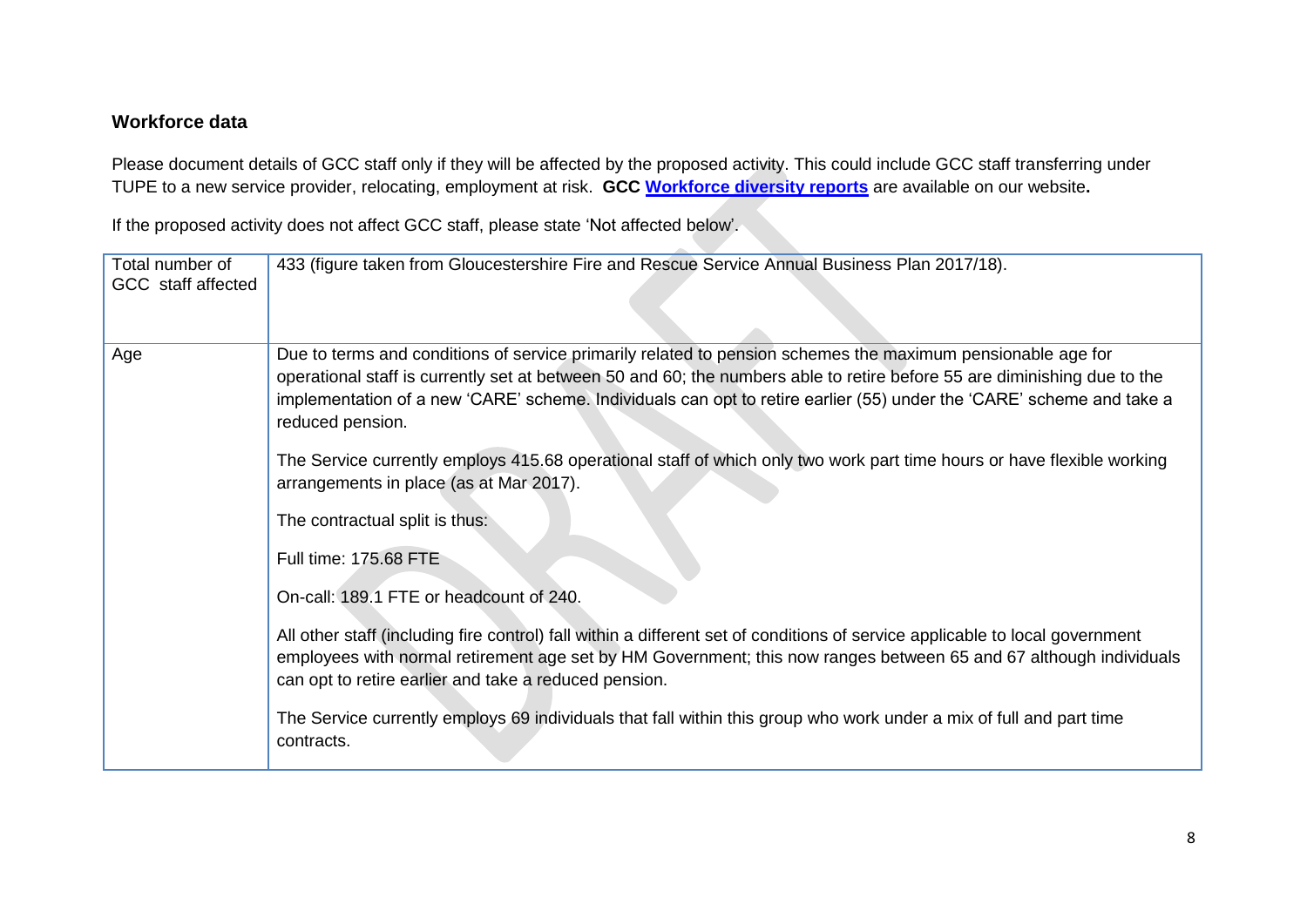| Disability                 |                                                                    | <b>Control</b> | <b>Non-Uniformed</b> | Retained        | <b>Wholetime</b> | <b>OVERALL</b> |
|----------------------------|--------------------------------------------------------------------|----------------|----------------------|-----------------|------------------|----------------|
|                            | <b>Disabled</b>                                                    | 0.00%          | 4.26%                | 0.44%           | 1.13%            | 1.06%          |
|                            | Not Disabled                                                       | 80.00%         | 53.19%               | 59.73%          | 80.23%           | 67.66%         |
|                            | Unstated                                                           | 20.00%         | 42.55%               | 39.82%          | 18.64%           | 31.28%         |
|                            | <b>TOTAL</b>                                                       | 100.00%        | 100.00%              | 100.00%         | 100.00%          | 100.00%        |
| Sex                        |                                                                    | <b>Control</b> | <b>Non-Uniformed</b> | <b>Retained</b> | Wholetime        | <b>OVERALL</b> |
|                            | Female                                                             | 65.00%         | 48.94%               | 10.18%          | 18.64%           | 19.57%         |
|                            | Male                                                               | 35.00%         | 51.06%               | 89.82%          | 81.36%           | 80.43%         |
|                            | <b>TOTAL</b>                                                       | 100.00%        | 100.00%              | 100.00%         | 100.00%          | 100.00%        |
| Race (including            |                                                                    | <b>Control</b> | <b>Non-Uniformed</b> | <b>Retained</b> | Wholetime        | <b>OVERALL</b> |
| Gypsy and                  | Asian                                                              | 0.00%          | 0.00%                | 0.00%           | 1.13%            | 0.43%          |
| Traveller)                 | <b>Black</b>                                                       | 0.00%          | 0.00%                | 0.00%           | 1.69%            | 0.64%          |
|                            | Mixed                                                              | 0.00%          | 0.00%                | 0.00%           | 2.26%            | 0.85%          |
|                            | Other                                                              | 0.00%          | 0.00%                | 0.00%           | 0.56%            | 0.21%          |
|                            | White British                                                      | 95.00%         | 76.60%               | 76.99%          | 77.40%           | 77.87%         |
|                            | White Other                                                        | 0.00%          | 0.00%                | 0.00%           | 1.69%            | 0.64%          |
|                            | Unstated                                                           | 5.00%          | 23.40%               | 23.01%          | 15.25%           | 19.36%         |
|                            | <b>TOTAL</b>                                                       | 100.00%        | 100.00%              | 100.00%         | 100.00%          | 100.00%        |
| Marriage and civil         |                                                                    | <b>Control</b> | <b>Non-Uniformed</b> | <b>Retained</b> | Wholetime        | <b>OVERALL</b> |
| partnership                | <b>Divorced</b>                                                    | 5.00%          | 4.26%                | 0.44%           | 1.13%            | 1.28%          |
|                            | Marr/Civ Ptn                                                       | 30.00%         | 29.79%               | 2.65%           | 20.34%           | 13.19%         |
|                            | Single/Never Marr                                                  | 10.00%         | 6.38%                | 0.00%           | 1.69%            | 1.70%          |
|                            | Widowed                                                            | 0.00%          | 0.00%                | 0.00%           | 0.56%            | 0.21%          |
|                            | Rather not Say                                                     | 0.00%          | 2.13%                | 0.44%           | 1.69%            | 1.06%          |
|                            | Unstated                                                           | 55.00%         | 557.45%              | 96.46%          | 74.58%           | 82.55%         |
|                            | <b>TOTAL</b>                                                       | 100.00%        | 100.00%              | 100.00%         | 100.00%          | 100.00%        |
| Pregnancy and<br>maternity | 2 individuals on pregnancy leave; 1 individual on maternity leave. |                |                      |                 |                  |                |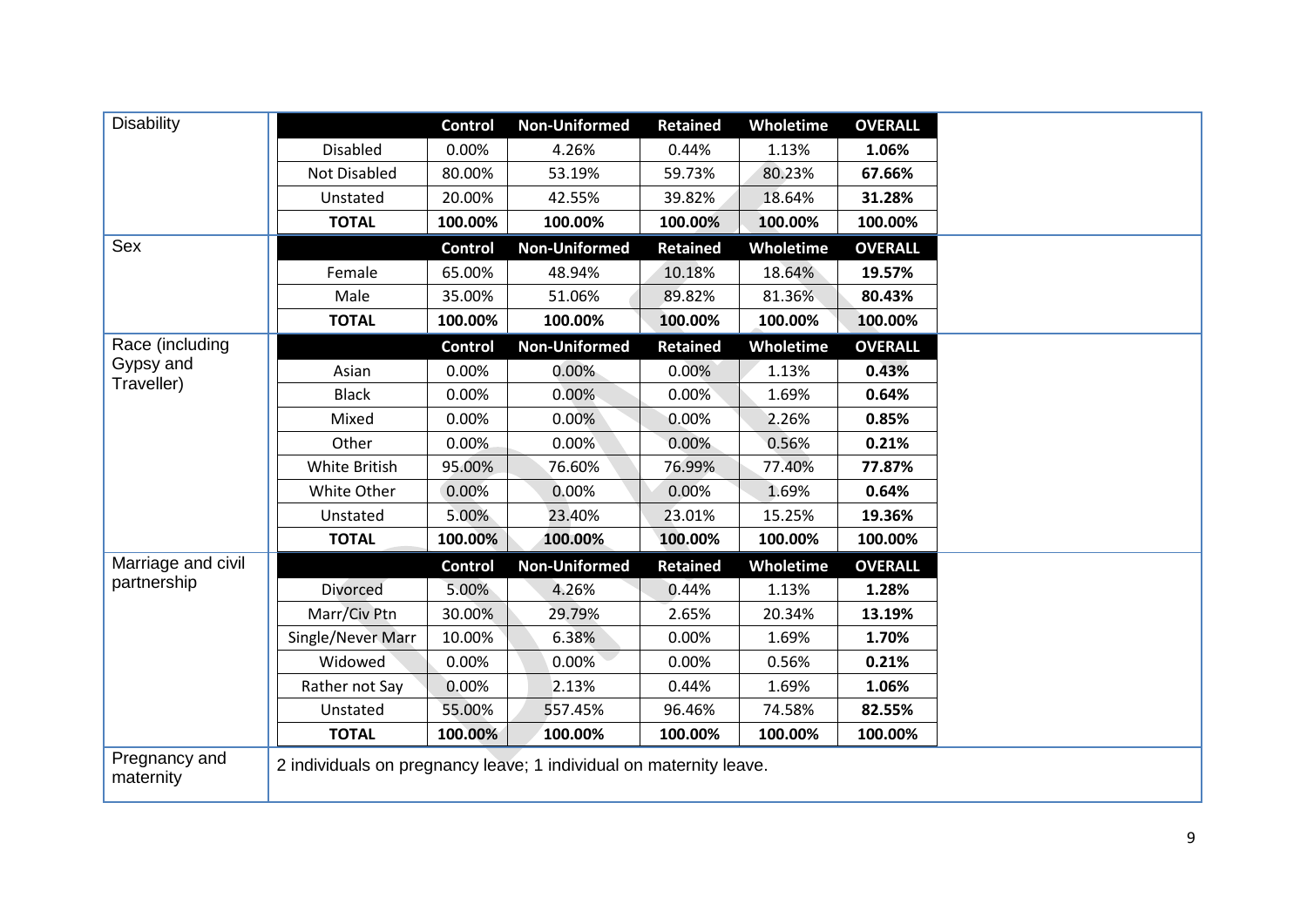| Religion or Belief        | There is reluctance amongst employees to provide specific information regarding this characteristic.<br>As such reliable and accurate information for this group is not available at this time. |                |                      |                 |           |                |  |
|---------------------------|-------------------------------------------------------------------------------------------------------------------------------------------------------------------------------------------------|----------------|----------------------|-----------------|-----------|----------------|--|
|                           | We will continue to work with GCC HR to establish figures and include as and when available.                                                                                                    |                |                      |                 |           |                |  |
| <b>Sexual Orientation</b> |                                                                                                                                                                                                 | <b>Control</b> | <b>Non-Uniformed</b> | <b>Retained</b> | Wholetime | <b>OVERALL</b> |  |
|                           | <b>LGBT</b>                                                                                                                                                                                     | $0.00\%$       | 0.00%                | $0.00\%$        | 1.13%     | 0.43%          |  |
|                           | Heterosexual                                                                                                                                                                                    | 45.00%         | 42.55%               | 38.94%          | 25.99%    | 34.68%         |  |
|                           | Rather not Say                                                                                                                                                                                  | 20.00%         | 12.77%               | 5.31%           | 6.21%     | 7.02%          |  |
|                           | Unstated                                                                                                                                                                                        | 35.00%         | 44.68%               | 55.75%          | 66.67%    | 57.87%         |  |
|                           | <b>TOTAL</b>                                                                                                                                                                                    | 100.00%        | 100.00%              | 100.00%         | 100.00%   | 100.00%        |  |
| Gender                    | There are no individuals covered by this group within the workforce.                                                                                                                            |                |                      |                 |           |                |  |
| reassignment              |                                                                                                                                                                                                 |                |                      |                 |           |                |  |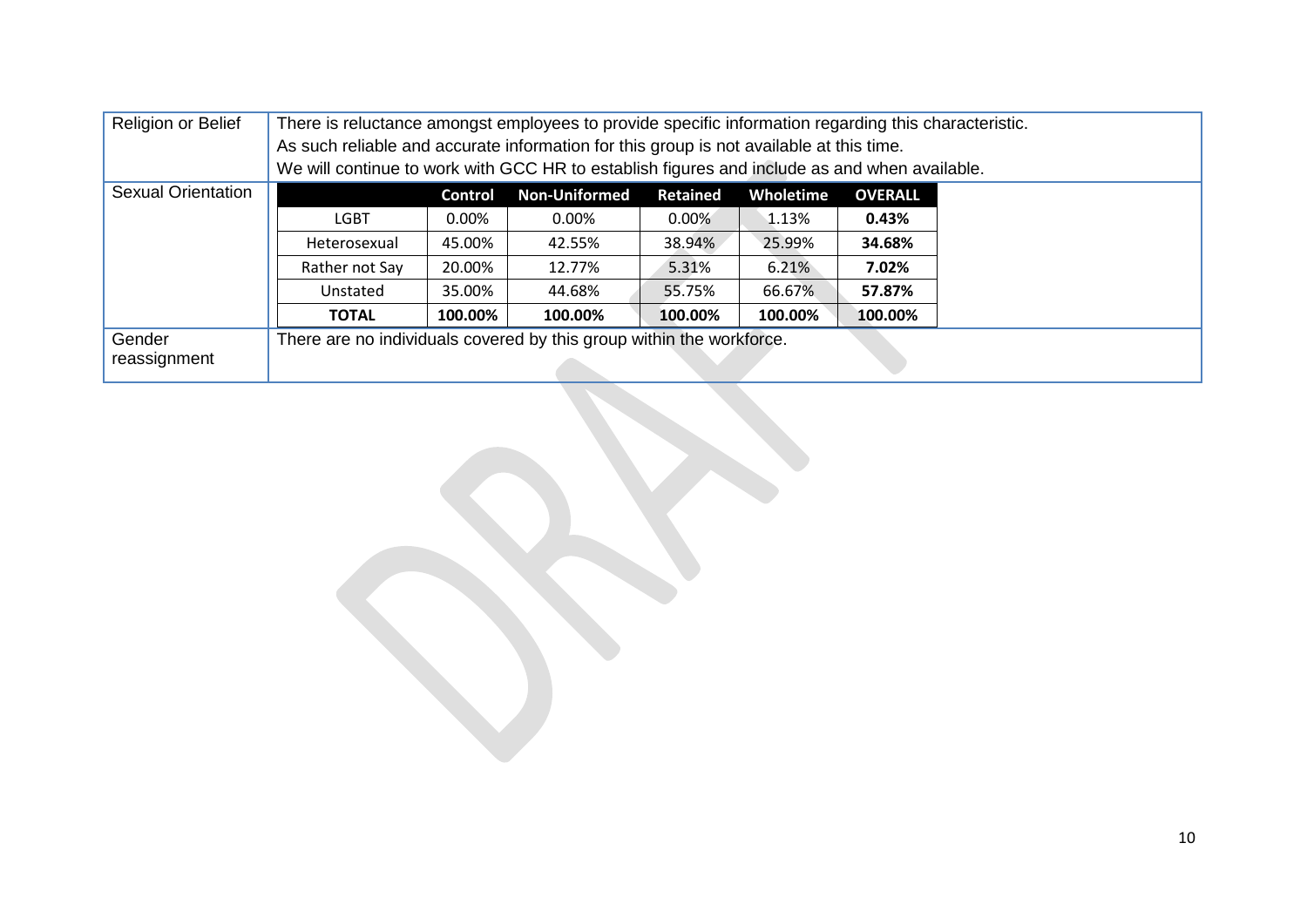## **Consultation and engagement**

List all types of consultation that has taken place during the development of this activity. Include on-line consultations, events, meetings with stakeholders, community events, employee consultation exercises etc

| Service users                        | The next stage of the IRMP development process is to undertake a period of consultation with the public, partners and other<br>stakeholders using both printed and electronic media to enable access to as many respondents as possible.                                                                                       |
|--------------------------------------|--------------------------------------------------------------------------------------------------------------------------------------------------------------------------------------------------------------------------------------------------------------------------------------------------------------------------------|
|                                      | The consultation will focus on whether these groups agree that the three key objectives put forward are the right things for<br>the Service to focus efforts and resources on across the next three years. The key objectives are:                                                                                             |
|                                      | Objective 1 - Increased focus on prevention and protection initiatives by delivering innovative solutions to<br>$\bullet$<br>prevention activities and doing this in partnership with other community stakeholders such as the Police, Ambulance,<br>Adult Social Care Teams, Vulnerable Children and Public Health.           |
|                                      | Objective 2 - Explore, further develop and maximise opportunities to collaborate with partners and other<br>$\bullet$<br>stakeholders in order to make the most effective use of our resources, increase our efficiency and deliver activities<br>with tangible 'social value'                                                 |
|                                      | Objective 3 - Reconfigure and reform our Service with the aim of driving efficiencies across the Service, delivering<br>$\bullet$<br>continual improvements in working practices, even greater levels of value for money than are already achieved and a<br>Service that is fit for purpose both now and in the years to come. |
|                                      | Following consultation, the Service will undertake a conscientious review of comments and observations made<br>thereby providing opportunity to revise the content of the draft IRMP 2018 - 21 in line with public and stakeholder<br>expectation before final approval and implementation by GCC Cabinet in April 2018.       |
| Workforce                            | A series of visits and presentations have been made to all staff groups in order to provide information and take observations,<br>thoughts, comments and ideas which have been used to help develop the draft IRMP.                                                                                                            |
|                                      | Representative Bodies i.e. Unions will be invited to comment on the draft IRMP once this has been approved by GCC for<br>release for consultation amongst stakeholders.                                                                                                                                                        |
| Partners                             | Our partners and other stakeholders will be included in the consultation process.                                                                                                                                                                                                                                              |
| External<br>providers of<br>services | Not applicable, though the surrounding six Fire and Rescue Services that boarder the County will be consulted with under<br>the terms of Sect 13 and 16 arrangements laid down within the Fire and Rescue Services Act 2004.                                                                                                   |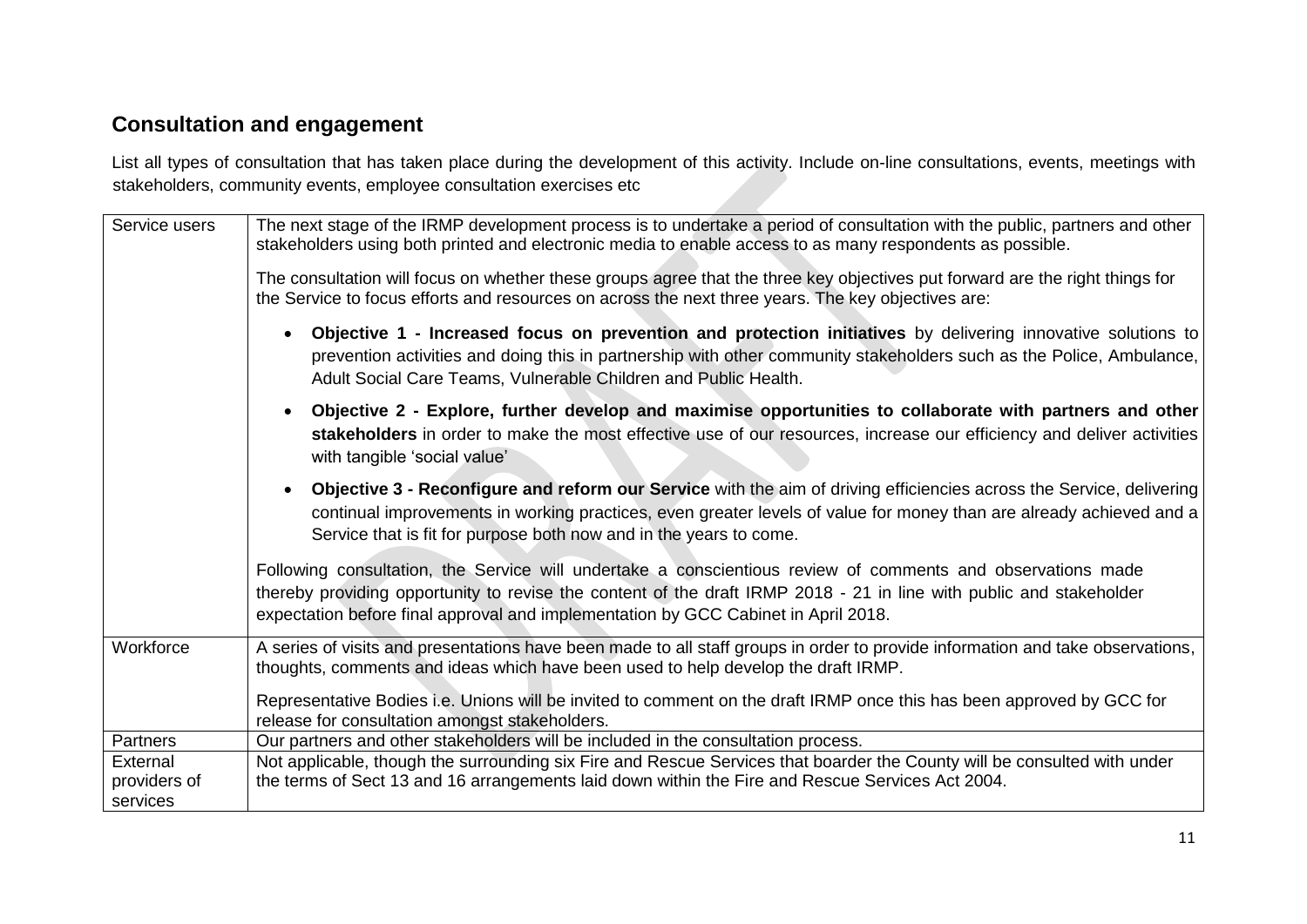# **Equality analysis: Summary of what the evidence shows and how has it been used**

This section will allow you to outline how the evidence has been used to show 'due regard' to the three aims of the general equality duty. It is important that this consideration is thorough and based on sufficient information. Consideration should be relevant and proportionate.

- Eliminate discrimination
- Advance equality of opportunity
- Promote good relations.

| <b>Protected group</b> | Challenge or opportunity considered and what we did                                                                                                                                                                                                                                                                                                                                                                                                                                                                                                                                                                                                                                                                                                            |
|------------------------|----------------------------------------------------------------------------------------------------------------------------------------------------------------------------------------------------------------------------------------------------------------------------------------------------------------------------------------------------------------------------------------------------------------------------------------------------------------------------------------------------------------------------------------------------------------------------------------------------------------------------------------------------------------------------------------------------------------------------------------------------------------|
| Age(A)                 | Age is a major factor when considering vulnerability to fire and other sources of risk. GFRS has made the elderly and<br>the young very much a focus of our prevention work. We have entered into valuable and effective partnerships with<br>organisations such as Age Concern, GCC Adult and Social Care Teams and schools (engaging with children on fire<br>prevention) to help us access those we need to protect, in a way that will encourage them to change their behaviour.                                                                                                                                                                                                                                                                           |
| Disability (D)         | Disability is a major factor when considering fire and other sources of risk. GFRS has been involved with directed<br>prevention work in the homes of people with disabilities, for example we work with The Deaf Association to fit<br>specialised smoke alarms designed for people who have a hearing impairment. We also safeguard the interests of<br>people with disabilities away from their homes, our Protection Team ensure that employers and other commercial<br>establishments fulfil their responsibilities to disabled employees and guests. Whilst being able-bodied is important in<br>some aspects of delivering the services we provide, where that is not the case GFRS takes a positive approach to<br>employing people with disabilities. |
| Sex (S)                | Gender is not a major consideration in delivering the services we provide, service users are equally likely to be male or<br>female. Our workforce are also of mixed gender, GFRS has one of the highest proportions of female firefighters in any<br>UK Fire and Rescue Service.                                                                                                                                                                                                                                                                                                                                                                                                                                                                              |
| <b>Race (including</b> | Race is not a barrier to being a service user. Clearly where we undertake Prevention and Protection work in the                                                                                                                                                                                                                                                                                                                                                                                                                                                                                                                                                                                                                                                |
| <b>Gypsy and</b>       | community we are conscious of the need to be sensitive to cultural differences. The training given to staff undertaking                                                                                                                                                                                                                                                                                                                                                                                                                                                                                                                                                                                                                                        |
| Traveller)             | home fire safety checks recognises the need to exercise sensitivity. Similarly race is not a barrier to employment with                                                                                                                                                                                                                                                                                                                                                                                                                                                                                                                                                                                                                                        |
|                        | GFRS and we actively encourage and welcome applications from the diverse communities that can be found across the                                                                                                                                                                                                                                                                                                                                                                                                                                                                                                                                                                                                                                              |
|                        | County.                                                                                                                                                                                                                                                                                                                                                                                                                                                                                                                                                                                                                                                                                                                                                        |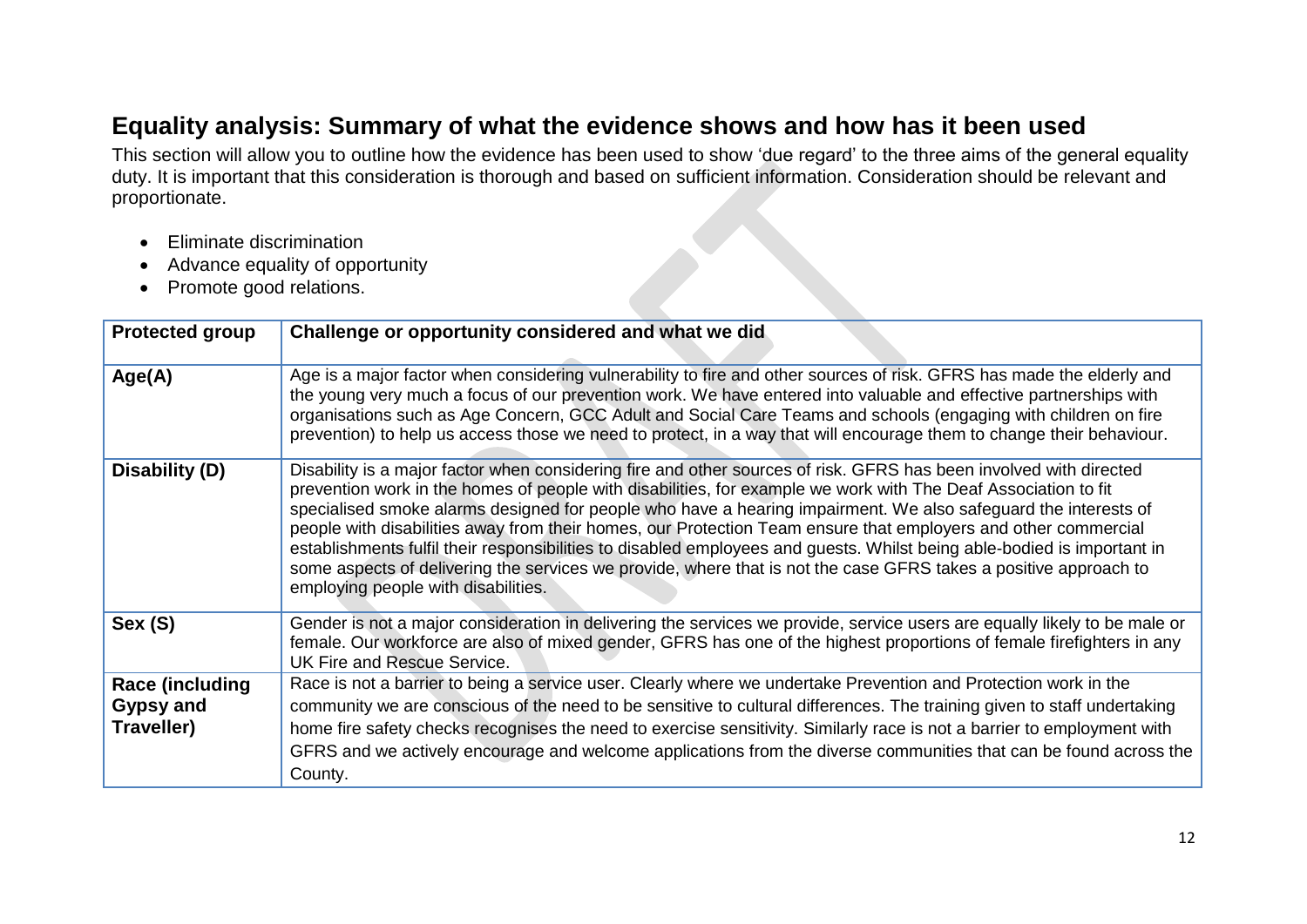| <b>Gender</b>                                  | Gender re-assignment has no implication for whether a person could be a GFRS service user or employee.                                                                                                                      |
|------------------------------------------------|-----------------------------------------------------------------------------------------------------------------------------------------------------------------------------------------------------------------------------|
| reassignment<br>(GR)                           | There are no known instances in which this has been a challenge.                                                                                                                                                            |
|                                                | Marriage or Civil Partnership have no implication upon whether a person could be a GFRS service user or employee.                                                                                                           |
| <b>Marriage and civil</b><br>partnership (MCP) | There are no known instances in which this has been a barrier.                                                                                                                                                              |
| <b>Pregnancy and</b>                           | Pregnancy or maternity has no implication for whether a person could be a GFRS service user or employee. In an                                                                                                              |
| maternity (PM)                                 | operational situation the normal process of prioritisation of casualties may be affected by pregnancy in the interests of                                                                                                   |
|                                                | protecting the mother and her unborn child.                                                                                                                                                                                 |
|                                                | GFRS maternity policies correspond with GCC policies and current law. GFRS also has clear policy on the removal of                                                                                                          |
|                                                | an expectant mother from an operational role for the duration of her pregnancy in the interests of protecting the unborn<br>child.                                                                                          |
| <b>Religion and/or</b>                         | Religion or belief carry no implication for whether a person could be a GFRS service user or employee. Where possible                                                                                                       |
| <b>Belief (RAOB)</b>                           | religious observance is accommodated within working arrangements; some of GFRS' more recently developed sites                                                                                                               |
|                                                | having dedicated prayer facilities. The training given to staff undertaking home fire safety checks and relating to<br>diversity in general recognises the need to exercise sensitivity in relation to religion and belief. |
|                                                |                                                                                                                                                                                                                             |
| <b>Sexual</b>                                  | Gender re-assignment has no implication for whether a person could be a GFRS service user or employee.                                                                                                                      |
| Orientation(SO)                                | As part of normal diversity training GFRS staff are made aware of the need to be sensitive in relation to sexual                                                                                                            |
|                                                | orientation. Support groups for people in same sex relationships are included in the prevention work undertaken by                                                                                                          |
|                                                | GFRS and as such, the service maintains a productive relationship with gay, lesbian, bi-sexual and trans-gender                                                                                                             |
|                                                | support groups.                                                                                                                                                                                                             |
|                                                |                                                                                                                                                                                                                             |
|                                                |                                                                                                                                                                                                                             |
|                                                |                                                                                                                                                                                                                             |
|                                                |                                                                                                                                                                                                                             |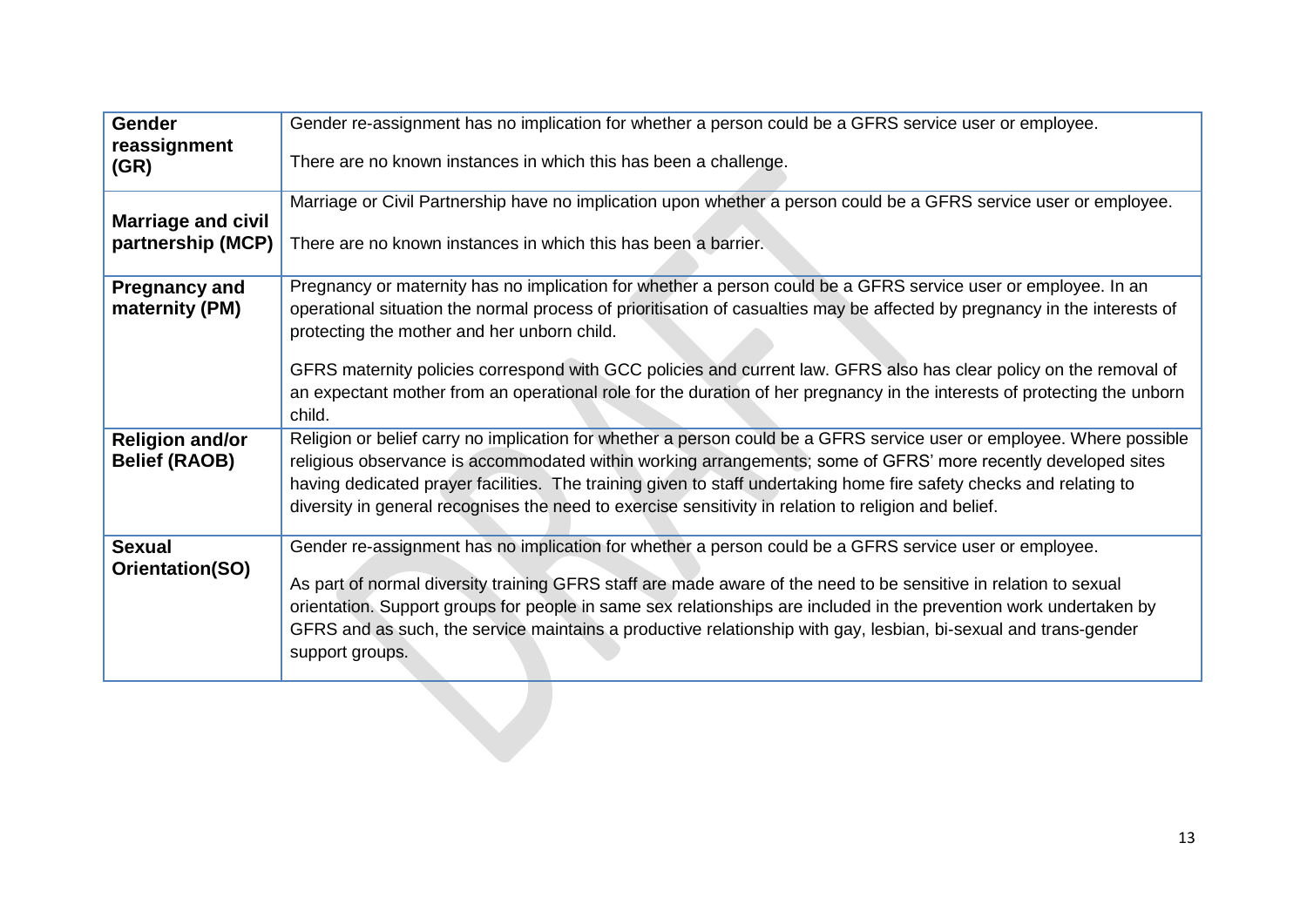# **Strengthening actions: Planning for further improvements**

Please outline here what actions are required for further improvements to address challenges or opportunities, for example:

- Arrangements for continued/new engagement with stakeholders, staff, service users
- Plans to close data gaps across any of the protected characteristics through reviewed contract management arrangements
- Identify other plans already underway to address the challenges or opportunities identified in this statement
- Share findings with partner organisations.

If none, state 'none' below.

#### **Action Plan**

| Action                                                                                                                                                                                                | Who is accountable        | Time frame                   |
|-------------------------------------------------------------------------------------------------------------------------------------------------------------------------------------------------------|---------------------------|------------------------------|
| Consultation on draft IRMP with the public and<br>other stakeholders.                                                                                                                                 | Area Manager Clive Webber | October 2017 to January 2018 |
| Continued consultation with our workforce in order<br>to maintain good industrial relations and ensure<br>any aspects that may affect those with protected<br>characteristics are suitably addressed. | Area Manager Clive Webber | April 2018 to April 2021     |

### **Monitoring and Review**

Please indicate what processes/actions will be put in place to keep this 'activity' under review. For example will progress be monitored/ reported to a board, scrutiny committee, project board etc

As an integral element of the development of the Integrated Risk Management Plan 2018 – 21, the draft plan will be brought back to Cabinet with the outcomes of the stakeholder consultation prior to endorsement, publication and implementation.

As progress is made with development of IRMP Action Plans reports will be made to Cabinet and Environment and Communities Overview and Scrutiny Committee.

Any changes proposed under the IRMP that would have a significant impact on our workforce or local communities will invoke additional consultation with stakeholders to reach an acceptable resolution.